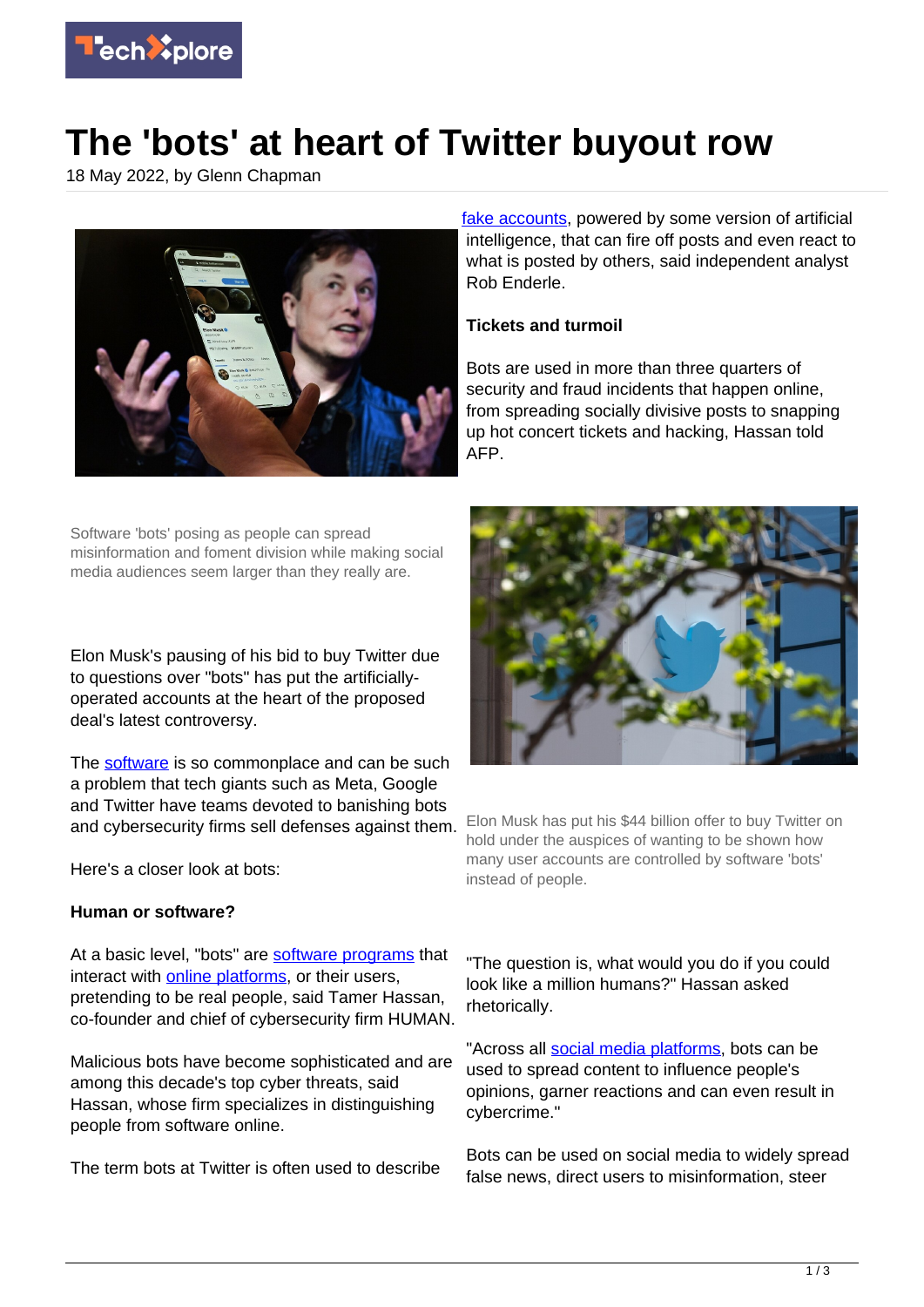

people to specious websites and make bogus posts Twitter chief executive Parag Agrawal has said that seem popular using shares or "likes."

Bots on social media can also sucker people into financial scams, Hassan added.

"Social media platforms have had bots for a long time," analyst Enderle said. "Bots have been connected to attempts to influence the US election and shape opinions about Russia's war on Ukraine."

## **The deal with Twitter**

Twitter makes its money from ads, and marketers pay for reaching people, not software.



fewer than five percent of accounts active on any given day at Twitter are bots, but that analysis cannot be replicated externally due to the need to keep [user data](https://techxplore.com/tags/user+data/) private.

Musk posted that the real number of [bots](https://techxplore.com/tags/bots/) may be four times higher and has said he would make getting rid of them a priority if he owned the platform.



Twitter CEO Parag Agrawal says that fewer than 5 percent of accounts in use any given day are controlled by software 'bots,' a problem that has vexed social media platforms since co-founder Jack Dorsey ran the tech firm.

Software 'bots' can make social media posts seem more popular or credible than they are by incessantly 'liking' and sharing them on platforms.

"Advertising to bots isn't going to have a good close rate because bots don't buy products," Enderle noted.

If advertisers are paying Twitter fees based on how many people see ads, and those numbers are inflated due to bots in the online audience, they are being overcharged, Enderle added.

If Twitter has way more bots than it is letting on, its revenue could plunge when those accounts are exposed and closed.

Twitter has rules about automated actions by accounts, including barring software from posting about hot topics, firing off spam, attempting to influence online conversations, and operating across multiple accounts.

Bots are a known [social media](https://techxplore.com/tags/social+media/) problem, and having Musk make it a sticking point this late in the acquisition process appears to likely be "a vehicle to escape the purchase or get a lower price," Enderle said.

© 2022 AFP